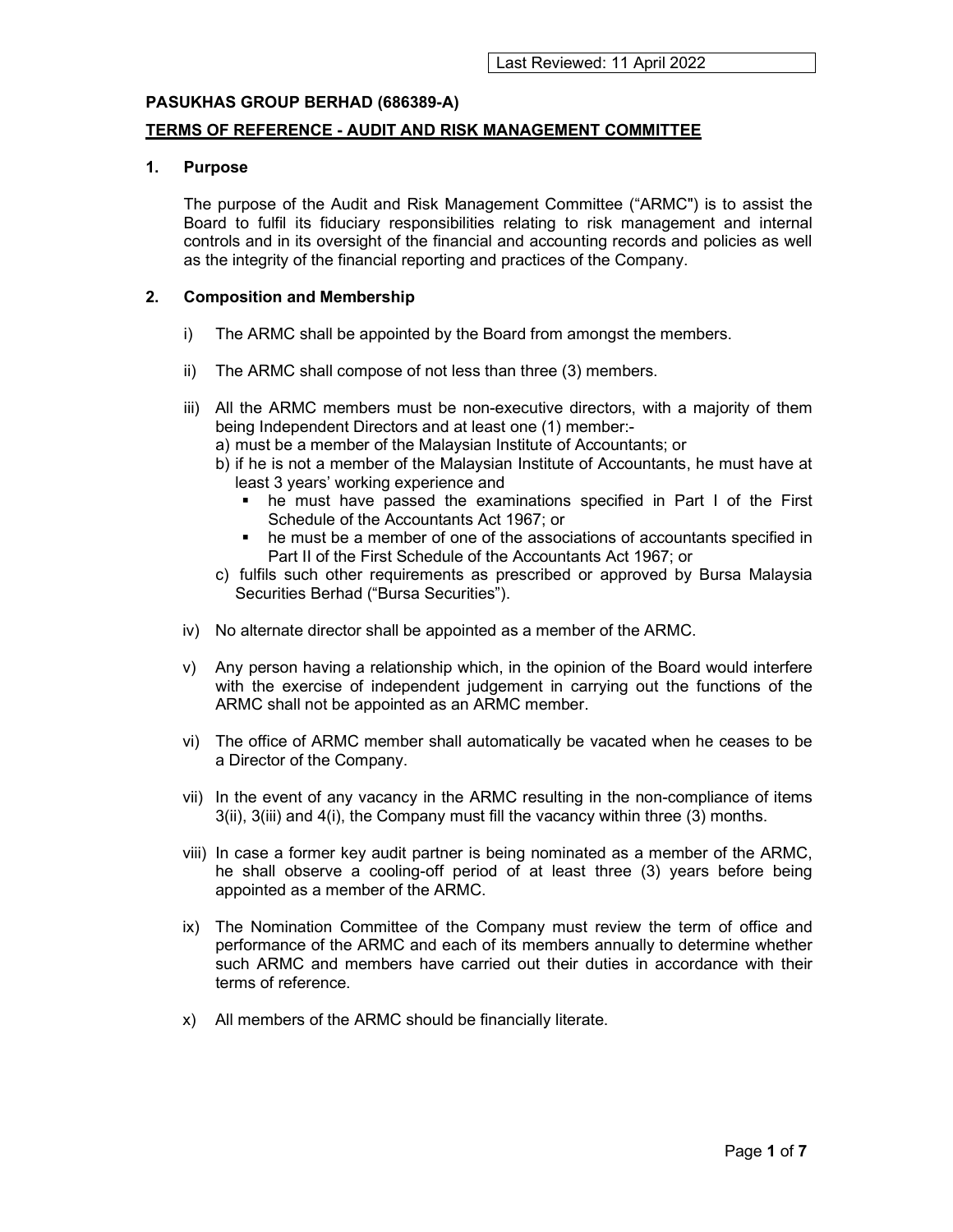# TERMS OF REFERENCE - AUDIT AND RISK MANAGEMENT COMMITTEE

# 3. Chairman

- i) The Chairman shall be elected by the Committee from amongst their members, who is an Independent Non-Executive Director.
- ii) If the Chairman is not present at a meeting within fifteen (15) minutes after the time appointed for holding the meeting, the members of the Committee may elect one (1) of their numbers to be the chairman of the meeting.
- iii) The Chairman should undertake, amongst others, the following responsibilities:-
	- planning and conducting meetings;
	- overseeing reporting to the Board;
	- encouraging open discussion during meetings; and
	- developing and maintaining active on-going dialogue with Management, the internal auditors and the external auditors.
- iv) The Chairman should engage on a continuous basis with senior Management, such as the Chairman of the Board, the Managing Director/Chief Executive Officer, the Chief Financial Officer, the Internal Auditors and the External Auditors in order to be kept informed of matters affecting the Company such as the Company's reporting process, internal controls, risk management and governance with the aim to ensure effectiveness and efficiency of the internal control systems and the risk management framework.

# 4. Secretary

The Company Secretary or her nominee shall act as the Secretary of the ARMC and shall be responsible, in conjunction with the Chairman, for drawing up the agenda and circulating it to the ARMC prior to each meeting.

The Secretary or her nominee shall be in attendance at each ARMC meeting and record the proceedings of the meeting thereat and minute the resolutions.

The Secretary shall also be responsible for keeping the minutes of meetings of the ARMC and circulating them to the ARMC Members. The ARMC Members may inspect the minutes of the ARMC at the Registered Office of the Company.

### 5. Meetings

i) The ARMC shall meet at least four (4) times in each financial year, or more frequently as circumstances dictate.

The ARMC may call for additional meeting as and when required depending on the level of responsibility and complexity of the Group with reasonable notice as the Members deem fit.

ii) The Members may participate in a meeting by means of conference telephone, conference videophone or any similar or other communications equipment by means of which all persons participating in the meeting can hear each other. Such participation in a meeting shall constitute presence in person at such meeting.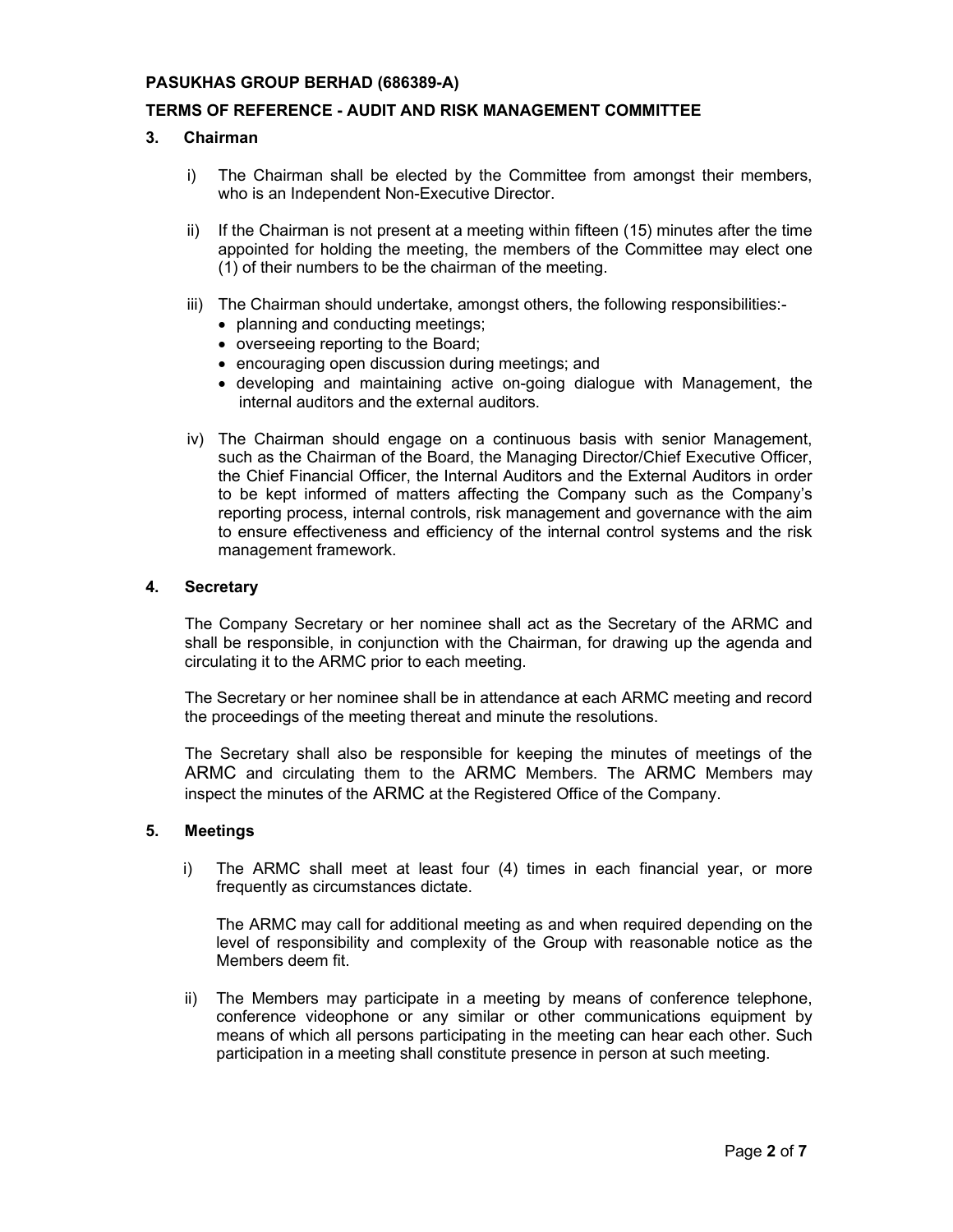# TERMS OF REFERENCE - AUDIT AND RISK MANAGEMENT COMMITTEE

iii) The quorum for a meeting shall be two (2) members, provided that the majority of members present at the meeting shall be independent. The ARMC at which a quorum is present is considered to be competent for the exercise of its authorities, powers and discretions vested upon it.

If within half an hour from the time appointed for the meeting a quorum is not present, the meeting shall stand adjourned to the same day in the next week at the same time and place or to such other day, time and place as the members by notice to the other members appoint.

- iv) All decisions at such meeting shall be decided on a show of hands on a majority of votes. The Chairman shall have a casting vote.
- v) Meetings of the Committee shall be called by the Secretary of the Committee at the request of the Chairman of the Committee based on planned calendar dates. Notice of each meeting confirming the venue, time and date, together with an agenda of items and its supporting papers to be discussed, shall be forwarded to each member of the Committee.
- vi) The Internal Auditors, the External Auditors and Management may attend at any meeting at the invitation of the Committee and shall appear before the Committee when required to do so by the Committee.
- vii) The Internal Auditors and the External Auditors may also request a meeting if they consider it is necessary (and/or believe the matter should be brought to the attention of the Committee and/or the Board) and have the right to appear and be heard at any meeting of the Committee.
- viii) Where the Committee is of the view that a matter reported by it to the Board has not been satisfactorily resolved resulting in a breach of the Listing Requirements of Bursa Securities or other authorities, the Committee must promptly report such matter to Bursa Securities or the authority concerned.
- ix) The ARMC shall have the right to meet with the External Auditors without the presence of any Executive Directors and Management.
- x) The ARMC shall have the right to invite other Directors and Management as applicable to participate in the ARMC meetings, as and when necessary, to carry out its responsibilities.
- xi) The Secretary or his/her nominee shall minute the proceedings and resolutions, including the names of all attendees. Draft minutes of meetings of the ARMC shall be circulated promptly to all members of the ARMC. Once approved, minutes should be circulated to all other Directors, unless a conflict of interest exists.
- xii) The ARMC may establish procedures from time to time to govern its meetings, keeping of minutes and its administration.
- xiii) Except in the case of an emergency, reasonable notice of every meeting of no later than seven (7) days before the date of the meeting shall be given in writing and the notice of each meeting shall be served to the ARMC member either personally or by fax or e-mail or by post or by courier to his/her registered address as appearing in the Register of Directors or to the address provided by the ARMC member, as the case may be.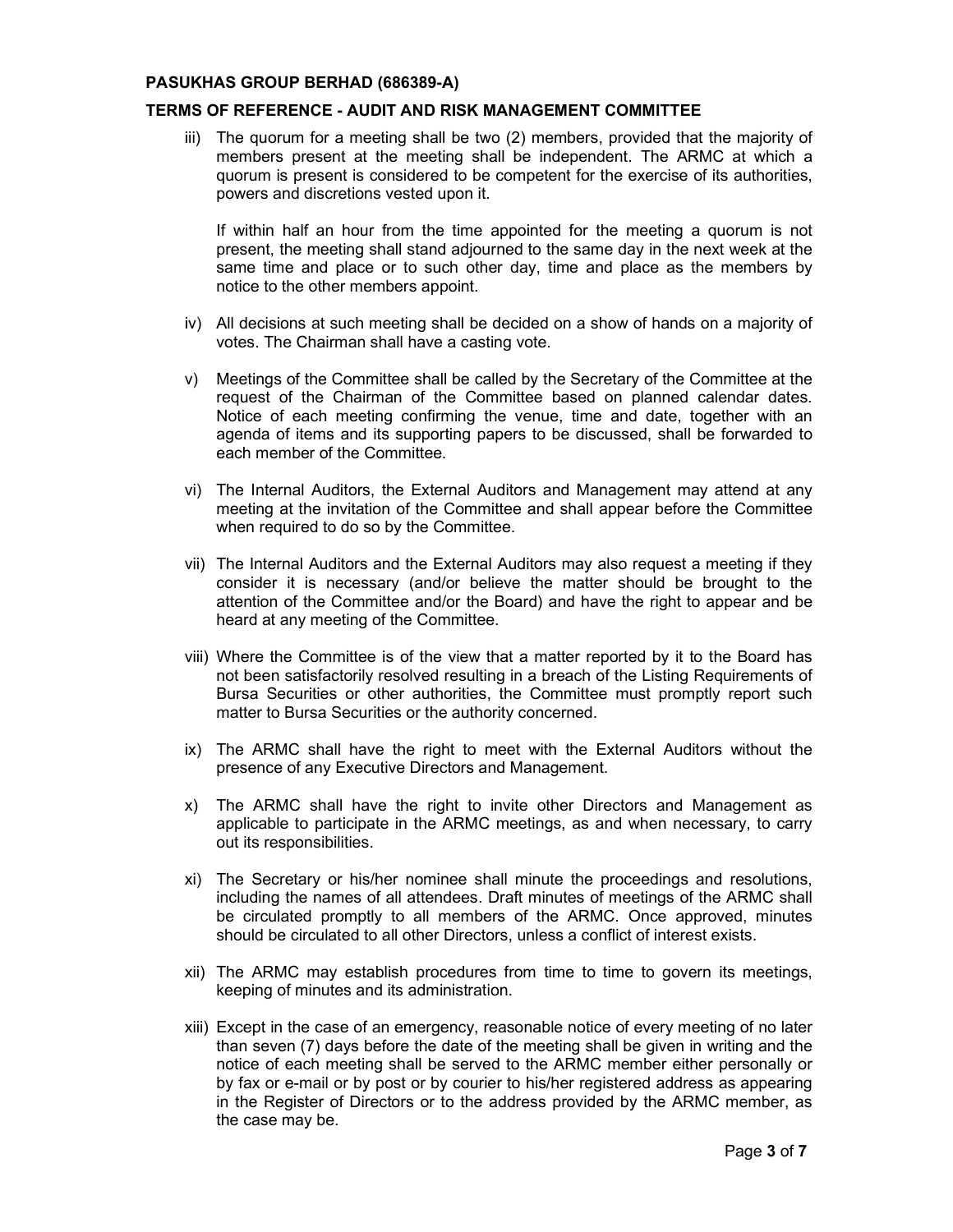## TERMS OF REFERENCE - AUDIT AND RISK MANAGEMENT COMMITTEE

#### 6. Resolutions in Writing

In the event that the ARMC requires matters to be approved by way of a written resolution, a resolution in writing signed or approved by letter or telefax or other electronic means by all members of the ARMC, shall be as valid and effectual as if it had been passed at a meeting of the ARMC duly called and constituted.

Any such resolution may be executed in any number of counterparts, each signed by one or more members of the ARMC all of which taken together and when delivered to the Secretary shall constitute one and the same resolution.

#### 7. Duties and Functions

The main functions and duties of the Committee shall include, but are not limited to the following:-

- a) Ensuring Financial Statements Comply with the Applicable Financial Reporting **Standards** 
	- Review the quarterly financial results, audited financial statements and annual report of the Group and the Company and ensure, amongst others, that it complies with applicable financial reporting standards prior to submission to the Board for consideration and approval.
	- Review any changes in the implementation of major accounting policies and practices, major judgemental and risk areas, significant adjustments resulting from the audit, the going concern assumption, compliance with accounting standards, compliance with Listing Requirements of Bursa Securities and other legal requirements.
	- Monitor the integrity of the financial statements of the Company and assess whether the financial report represents a true and fair view of the Company's performance and ensure compliance with the regulatory requirements.
	- Propose best practices on disclosure in the financial statements and the annual reports of the Company, to be in line with the recommendations set out in the Malaysian Code of Corporate Governance and other applicable rules and regulations.
- b) Reviewing the Audit Findings of the External Auditors and Assessing the Performance, Suitability and Independence of the External Auditors:
	- Review the External Auditors' audit plans, its scope of work and nature for the Group.
	- Review the External Auditors' findings arising from audits and in particular, responses, appropriate action taken by Management.
	- Review the results of the evaluation of the accounting policies and systems of internal controls within the Group and the assistance given by the officers or the employees of the Company to them, including any difficulties or disputes with Management encountered during the audit.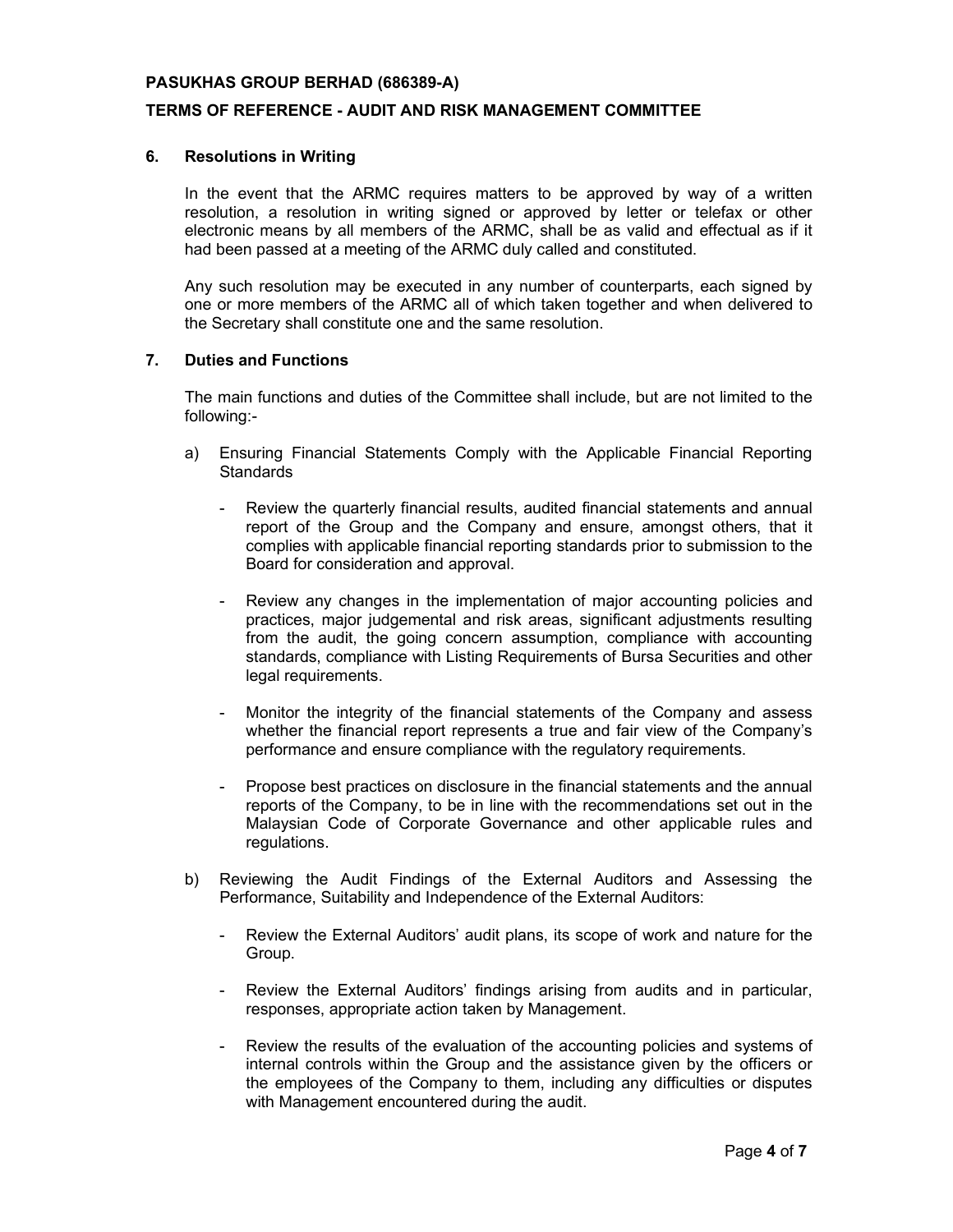## TERMS OF REFERENCE - AUDIT AND RISK MANAGEMENT COMMITTEE

- Review the fees and expenses paid to the External Auditors, including fees paid for non-audit services during the year and assess the independence of the external auditors for their re-appointment.
- Conduct private meetings with the External Auditors without the presence of Executive Directors or employees of the Group to discuss problems and reservations arising from the interim and final audits, and any matter the External Auditors may wish to discuss.
- Review the co-operation and assistance given by Management to the external auditors.
- Review any letter of resignation from the External Auditors and report the same to the Board.
- Review whether there is reason (supported by grounds) to believe that the External Auditors is not suitable for re-appointment and recommend the nomination of a person/ persons as external auditor(s).
- c) Reviewing the Audit Findings of the Internal Auditors and Assisting the Board in Reviewing the Effectiveness and Adequacy of Systems of Internal Control in the Key Operation Processes
	- Review the internal audit plan and the adequacy of the scope, competency and resources of the internal audit function and that it has the necessary authority to carry out its work.
	- Review and discuss with the Internal Auditors, their audit findings, recommendations made, Management's response to the audit findings and proposed action plans, including those issues arising during the course of audit (in the absence of Management where necessary).
	- Review the effectiveness and efficiency of the internal controls system in place and the risk factors affecting the Company as well as the action plans taken by Management to resolve the issues to ensure adequacy of the internal controls system.
- d) Risk Management and Internal Control
	- Recommend such measures as to be taken by the Board on the effectiveness of the system of internal control and risk management practices of the Group.
	- Evaluate the quality and effectiveness of Company's internal control system and management information systems, including in compliance with applicable laws, rules, corporate governance requirements and guidelines.
	- Review and recommend to the Board the Directors' Statement on Risk Management and Internal Control and any changes to the said statement.
	- Assist the Board in identifying the principal risks, review and assess the effectiveness of the risk management framework and internal control systems based on the reports and recommendations from the internal auditors and report to the Board on its findings.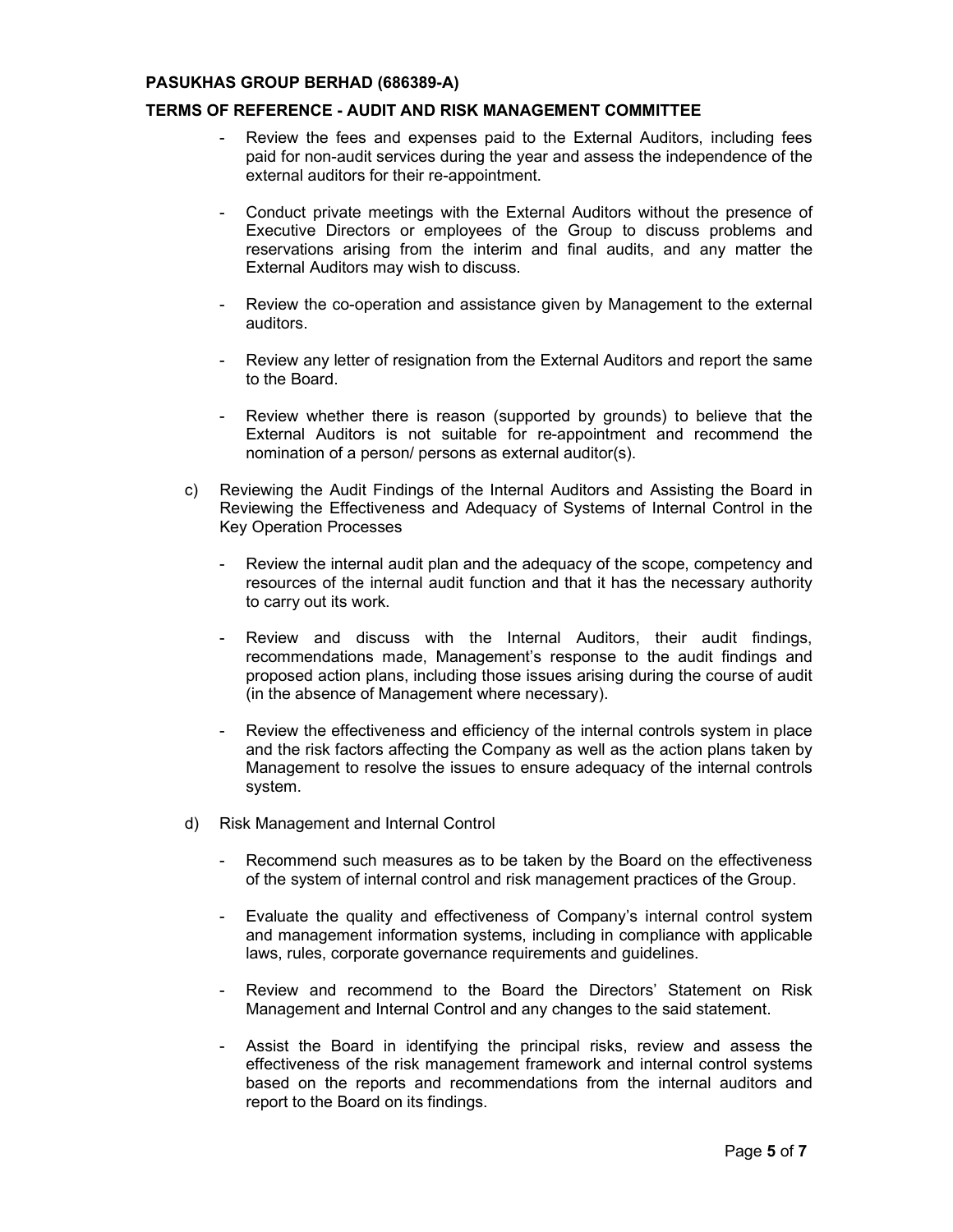### TERMS OF REFERENCE - AUDIT AND RISK MANAGEMENT COMMITTEE

- e) Whistleblowing and Fraud
	- Review the Company's arrangements for its employees to raise concerns, in confidence, about possible wrongdoing in financial reporting or other matters and ensure that these arrangements allow independent investigation of such matters and appropriate follow up action; and review the company's procedures for detecting fraud.
	- Cultivate the awareness of the employees and ensure the whistleblower could report directly to the ARMC Chairman on any possible wrongdoings or fraud detected.
- f) Related Party Transactions
	- Review related party transactions entered into by the Group and any conflict of interest situation that may arise within the Group, if any, and ensure that all transactions are at arm's length basis.
- g) Overseeing the Governance Practices in the Group
	- Review and issue the ARMC Report for inclusion in the Annual Report.
	- Review the Statement on Risk Management and Internal Control and Statement on Corporate Governance to ensure adherence to legal and regulatory reporting requirements and appropriate resolution of all accounting matters requiring significant judgement and recommend the same to the Board for approval.
	- Review the minutes of meetings of the ARMC.
	- Review the revised Terms of Reference of the ARMC.
	- Review any corporate proposals.
- h) Share Issuance Scheme (SIS) for Employees
	- Review and verify the allocation of options pursuant to the SIS as being in compliance with the criteria for allocation of options under the SIS, at the end of each financial year, if any.

#### 8. Rights and Authority

The ARMC shall:-

- i) have explicit authority to investigate any matter within its terms of reference and have the right of direct access to anyone in the Company to conduct a special investigation to be carried out for fraud, violation of code of conduct or an illegal act;
- ii) have the resources which are required to perform its duties;
- iii) have full and unrestricted access to any information pertaining to the Group;
- iv) have direct communication channels with the External Auditors and the Internal Auditors;
- v) have the right to obtain independent professional or other advice and to invite outside experts or advisors such as valuers, or tax consultants with relevant